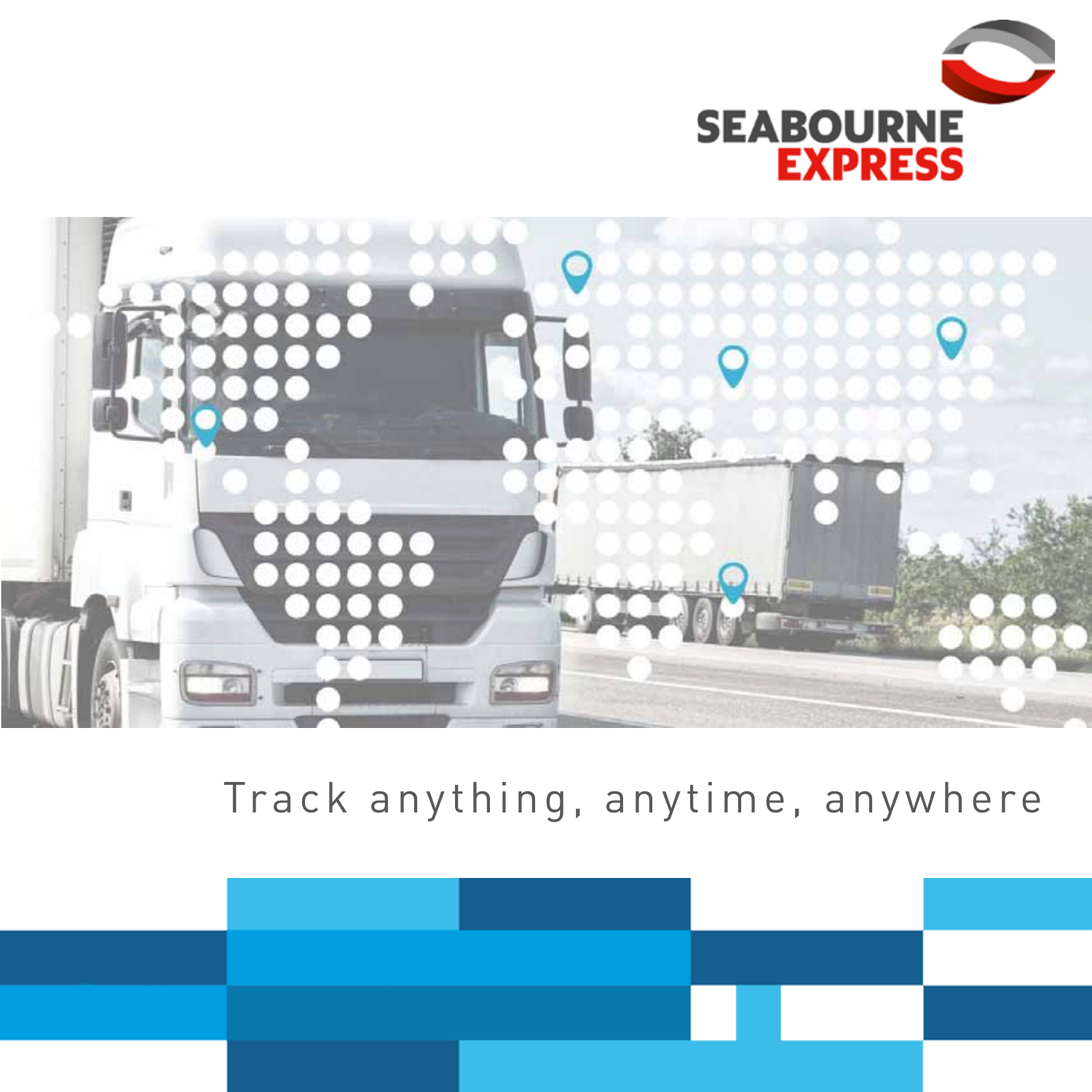# Know more about your packages than ever before with Seabourne Pack-Track

Just being able to track something wherever it is in the world and see where it moves in real time seemed beyond everyone's reach only a few years ago. Today that seems straightforward, using GPS trackers which are able to switch to land based systems using mobile phone mastsprovides pretty much global cover. Seabourne Pack-Track can track camels in the Gulf, film rushes in Namibia, daily deliveries across the Atlantic and Amazon orders cross-border in Europe.



But clients have responded with a whole set of additional challenges; in pharmaceuticals regulations require temperature sensing; in electronics, humidity can be critical and everyone demands security.

Seabourne Pack-Track can detect temperature, humidity, pressure, light levels and even acceleration. Simply using the light sensor, it shows where a package had been opened on its journey - hopefully when it's in the customer's hand.

# Track valuable packages every step of the way for complete peace of mind.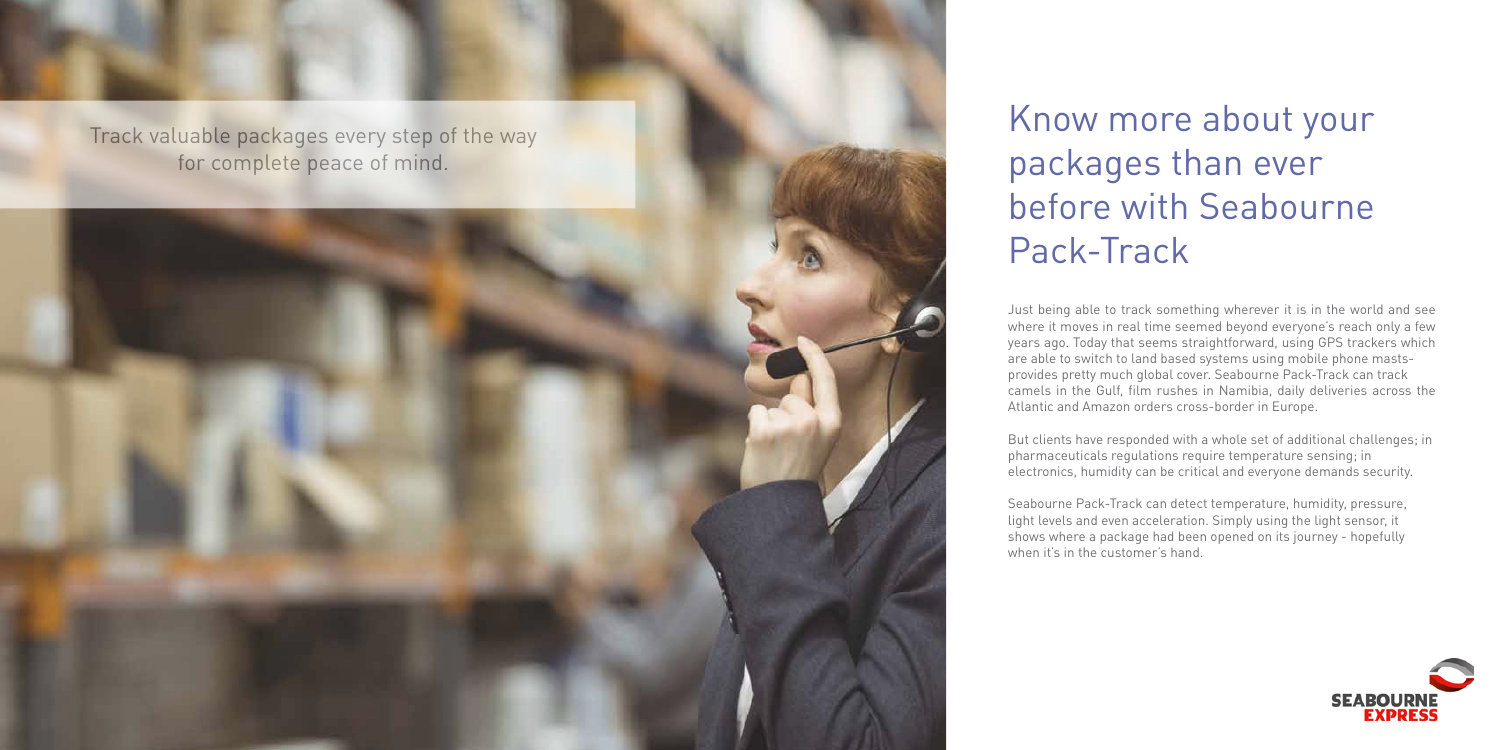# Why Seabourne Pack-Track?

Big data & leading edge GPS technology combined in a revolutionary design.



GPS and LBS technology The latest GPS and LBS (Land Based Services) technology take Pack-Track products beyond the traditional point-to-point track and trace solutions.

Configurable alerts Parameters and email alerts are configurable via the web portal for events such as breach of temperature range or shock levels, to accurately track delivery.

High resolution accuracy High resolution with an accuracy of up to 6 metres, our products offers real-time tracking and sending anywhere in the world.

Intuitive web portal The Pack-Track web portal shows tracking history, current location and environmental data of shipments enabling full tracing capability.

Affordable Our low cost GPS tracking solutions enable you to protect important assets for complete peace of mind with no monthly fee.

No infrastructure required Effortlessly track your packages with no additional infrastructure or maintenance required.

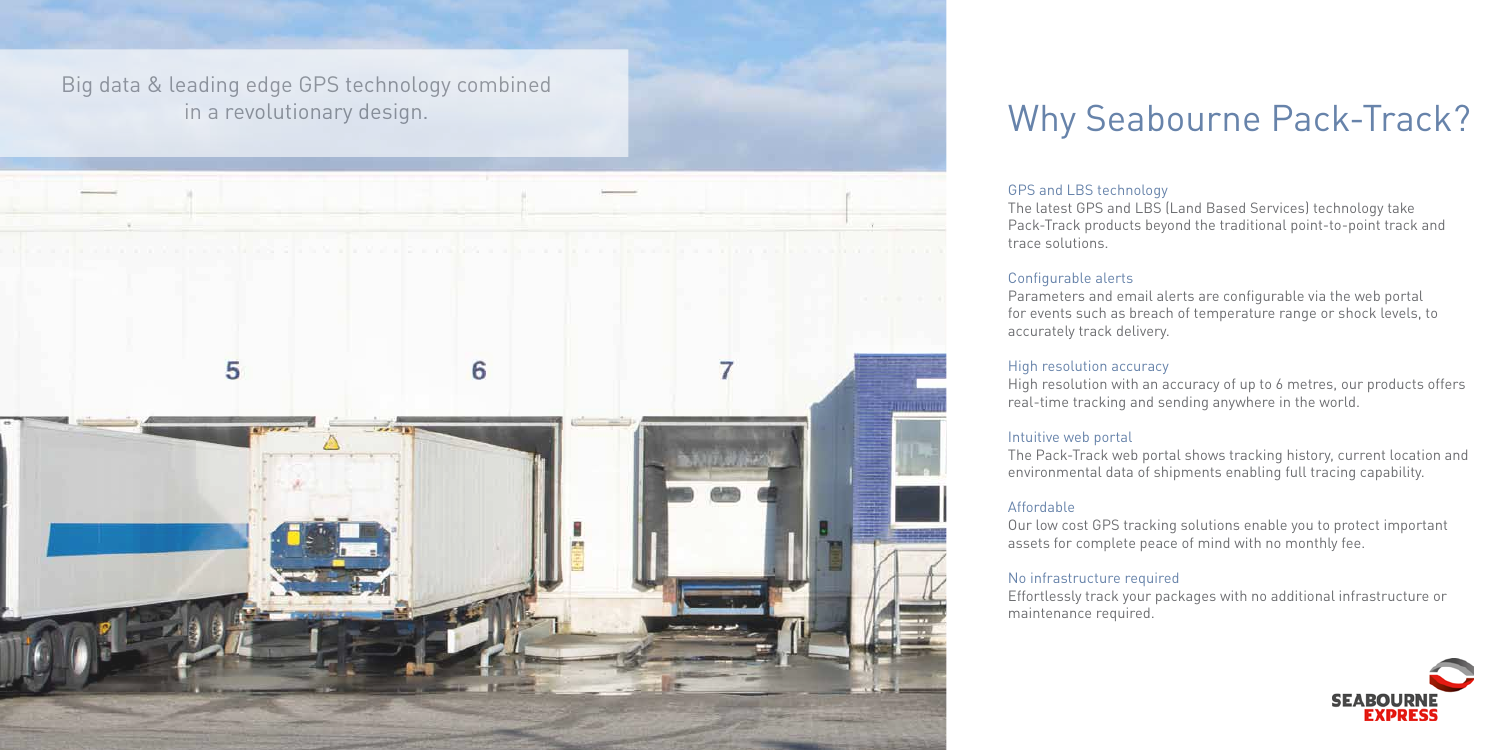Easily track your packages throughout your and the state of Pack-Track distribution network.







POSITION - Track the current location of your shipment in real-time with an accuracy of up to 6 metres.

LIGHT EXPOSURE \* - Identify if a package has been opened with a light exposure reading.

TEMPERATURE \* - Receive an alert if there has been a breach of a pre-defined temperature range on the shipment.

SHOCK \* - Quickly establish if your package has been dropped or damaged using our shock sensor technology.

PRESSURE \* - Track the pressure levels within your shipment and receive alerts if a pre-defined range is breached.

LONG BATTERY LIFE - The device is capable of 15+ days battery life and available in single-use or rechargeable options.



AIRPLANE MODE \* - Based on the pressure sensor the device recognizes transport by airplane.

HUMIDITY \* - Prevent waste of goods due to humidity with the humidity sensor.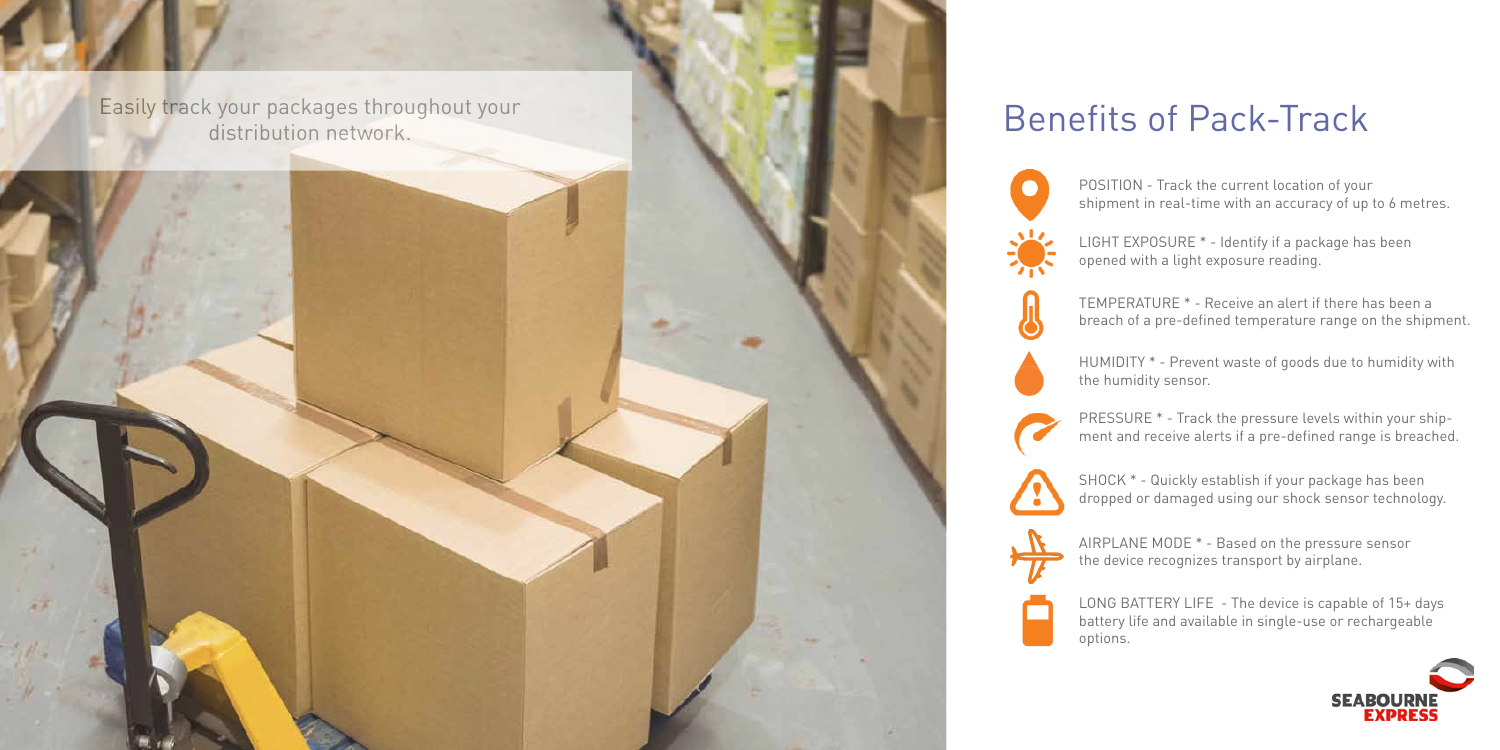# How to use Pack-Track



Step 1: Order Pack-Track at Seabourne.



Step 3: Login to your account.





Step 5: it to the package.

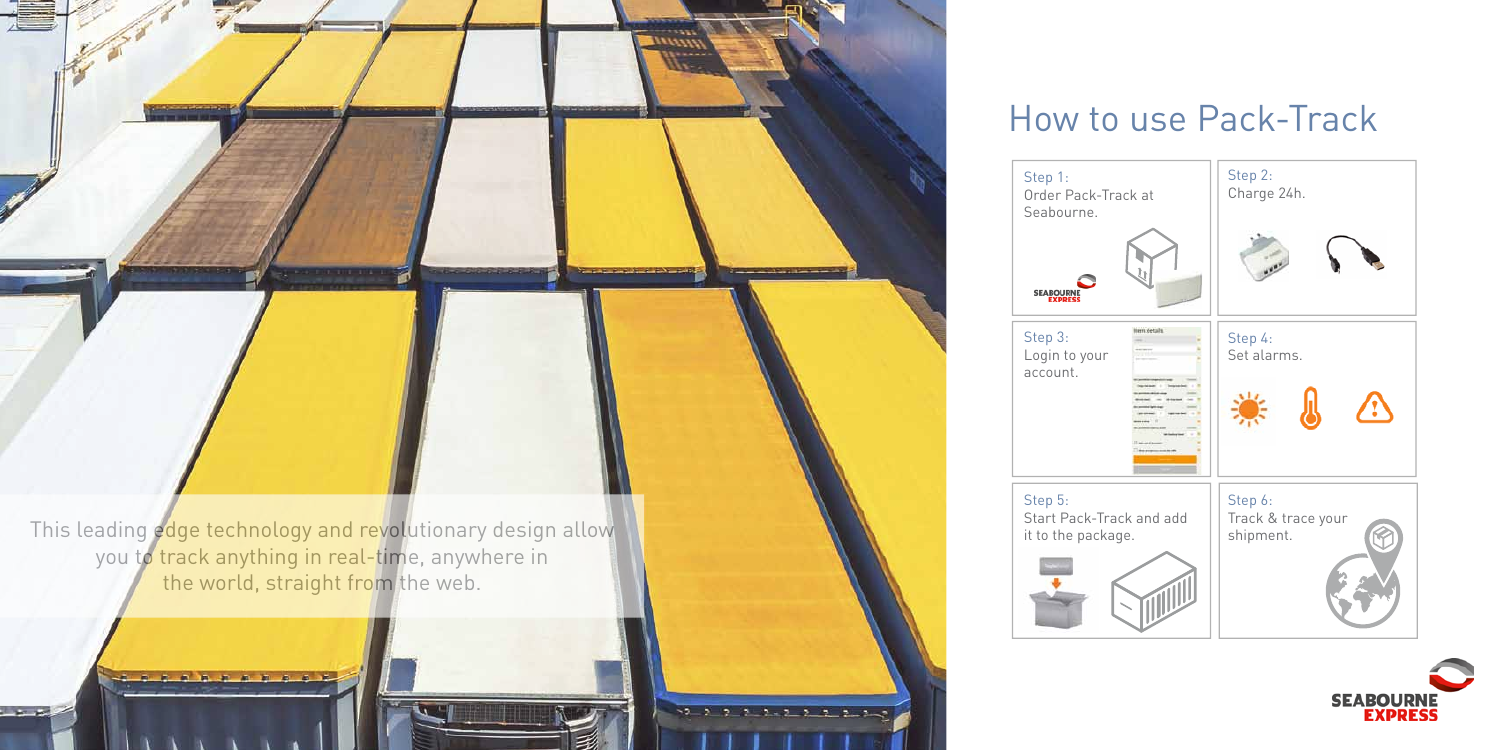The Ultra range gives location and sensor based logistics for your shipment in real-time, anywhere in the world, straight from the web. Parameters and alerts may be customised by you to suit individual needs. Available in single-use or reusable versions.

Specifications of Lite & Ultra:

Length mm: 125 Width mm: 65 Height mm: 15 Weigth gr: 80 Position: 22 satelite channels Communication: GPS and GSM network Battery: 3.7V 1200 mA Measuring range: -40°C to + 85°C Accuracy: +-1°C

 TS365-15D-U means multi-use with a set-up for 15 days of monitoring tracking, temperature, air pressure light and shock.

## Lite the state of the state of the state of the state of the state of the state of the Ultra



## Profiles:

|           |                 | 365         |
|-----------|-----------------|-------------|
| 15D Lite  | $TS1-15D-L$     | TS365-15D-L |
| 15D Ultra | TS1-15D-U       | TS365-15D-U |
| 42D Lite  | TS1-42D-L       | TS365-42D-L |
| 42D Ultra | $TS1 - 42D - U$ | TS365-42D-U |

 Seabourne offers a range of fixed profiles where 15 days (air, road) or 42 days (sea) of monitoring can be set. For example:

 TS1-42D-L means single-use with a set-up for 42 days of monitoring tracking only.



The Lite range is designed to be an easy-to-use solution at a low all-inclusive price. Designed for environments where only tracking is required and available in single-use or reusable versions.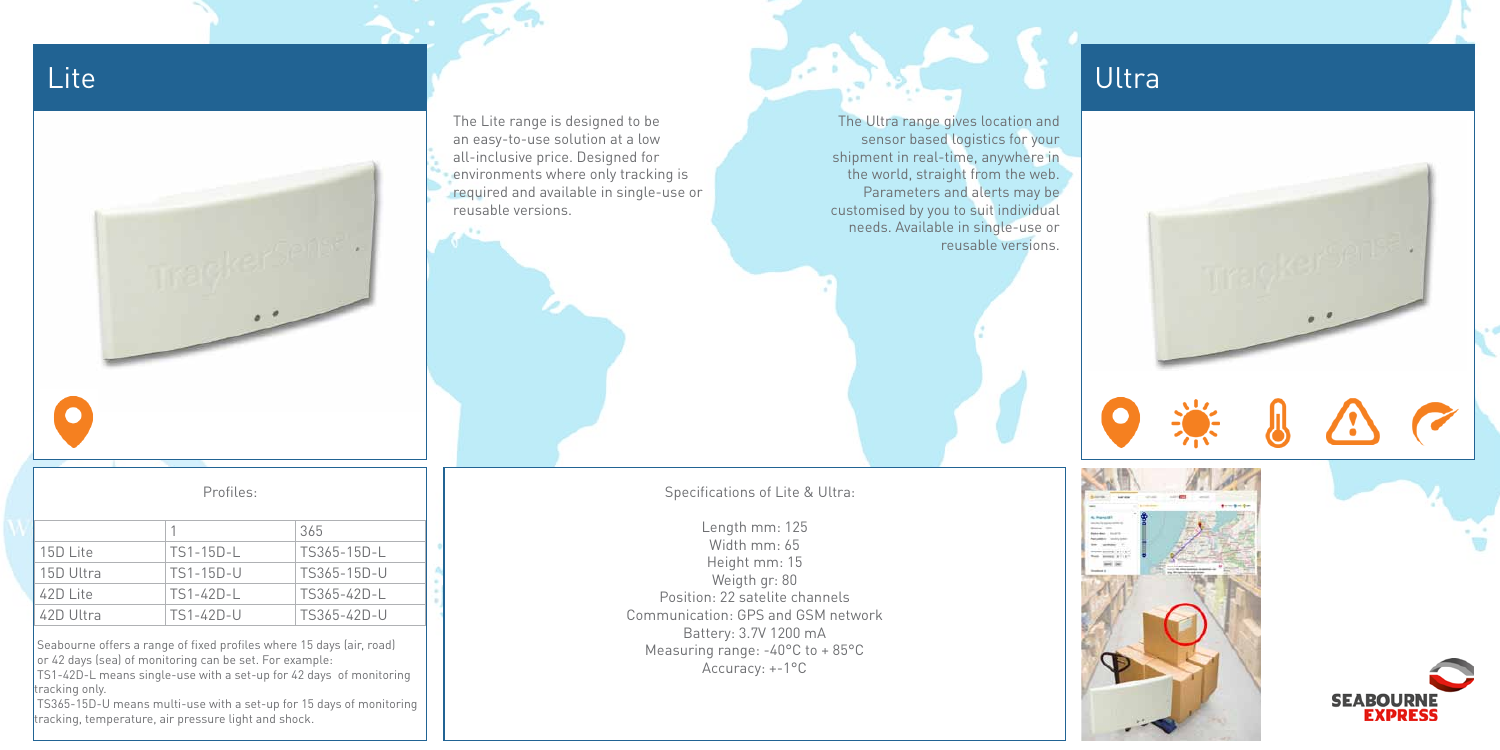# Ready to use Seabourne Pack-Track?

Please contact us for more information about the Pack-Track products. We are ready to support you.

Seabourne Express Courier BV

Beatrix de Rijkweg 12 Schillingweg 1

5657 EG Eindhoven Airport 2153 PL Nieuw Vennep The Netherlands The Netherlands T: +31 (0) 40 235 33 00 T: +31 (0) 252 757 200





Email: express@nl.seabourne-group.com Website: www.seabourne-group.com

Pack-Track is distributed by Seabourne in coöperation with Praxas and Trackersense. Praxas supplies means of protection and control thereby striving to create the safest possible distribution chain to prevent goods being wasted. Bringing risk and solution together demands general risk consciousness throughout the distribution chain. Praxas innovatively contributes to this. Thanks to its years of experience in various sectors it had acquired ample experience in the field of quality control and retention.



Lost shipments can cost your company a fortune each year. Seabourne Pack-Track contributes to prevent these losses.

# CARGO